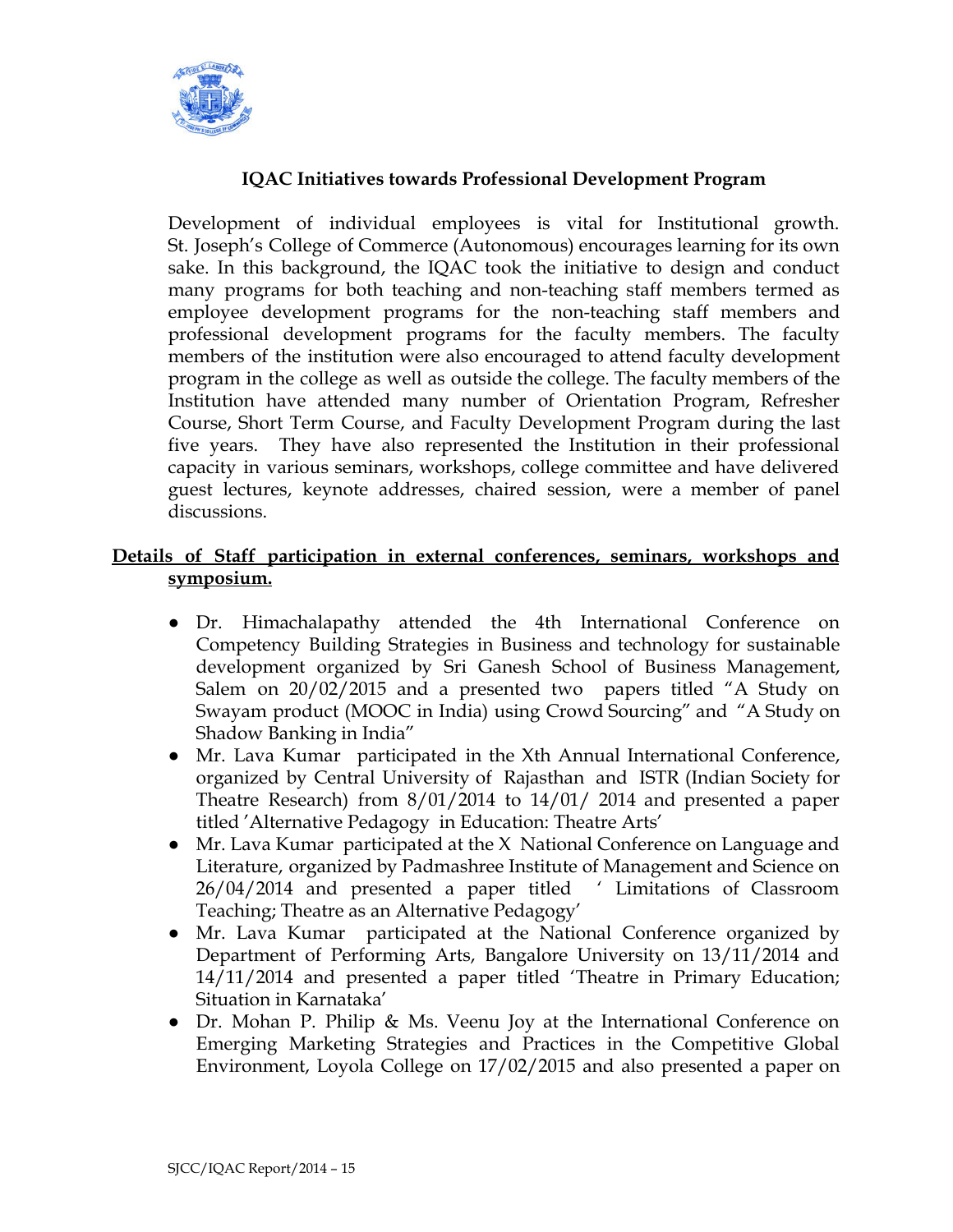

"Mobile Phone Applications as Innovative Marketing Technique in the Emerging E-tail Market"

- Ms. Muktha in a National level IQAC Conference on "Relevance of Interdisciplinary Approach in Higher Education" organized by Kristu Jayanthi College (Autonomous), Bangalore and presented a paper titled "Interdisciplinary approach in Higher Education- the CBCS way".
- Ms. Nirmala Joseph participated in a UGC Sponsored National Level Seminar "Emerging trends in Global Financial System" at MES College on 19/09/2014 and presented a paper on HEDGE FUNDS – the Emerging Alternative Mainstream of Investments.
- Ms. Nirmala Joseph in a National level IQAC Conference on "Relevance of Interdisciplinary Approach in Higher Education" organized by Kristu Jayanthi College (Autonomous), Bangalore and presented a paper titled "Interdisciplinary approach in Higher Education- the CBCS way".
- Ms. Preemal Maria D'Souza participated and presented a paper on "A Study" on the Impact of Financial Inclusion on Non-performing Assets in Commercial Banks of Bangalore "at the International Conference organized by Christ University, Bangalore, from 11/12/2014 to 12/12 /2014.
- Ms. Preemal Maria D' Souza & Ms. Tina P. Singh participated and presented a paper on "A Study on the Response of Consumers Towards Agile Marketing' at the International Conference on "Emerging Trends in Business" at Christ University, Bangalore, from 11/12/2014 to 12/12 /2014.
- Mr. Raj Sadhwani participated in a UGC sponsored national level seminar "Human Resource Management in Higher Educational Institutions (HEI)" at St. Joseph's College of Commerce (Autonomous) from 18/09/2014 to 19/09/2014 and presented a paper on" Human Resource Management and Higher Education : A Descriptive Model" .
- Ms. Suganthi Pais participated in a UGC sponsored national level seminar "Human Resource Management in Higher Educational Institutions (HEI)" at St. Joseph's College of Commerce (Autonomous) from 18/09/2014 to 19/09/2014 and presented a paper titled "A Study on Role of Work-Family Enrichment in Life Satisfaction of Academicians in Higher Education" .
- Mr. Vinay K S participated in a national level conference on" Narrating Centres and Peripheries – Minority Discourses in India" organized by Christ University, Bangalore, from 12/12/2015 to 13 /12/2015 and presented a paper on " Narrating Metaphors: Speculations on DRN's The Flaming Feet".
- Dr. Lalima Chakaraverty , participated in a national level conference on "E. Content Development for Enhancing Pedagogical for Teachers in Higher Education" organized by Christ University, Bangalore, from 9/09 /2014 to 11/09/ 2014.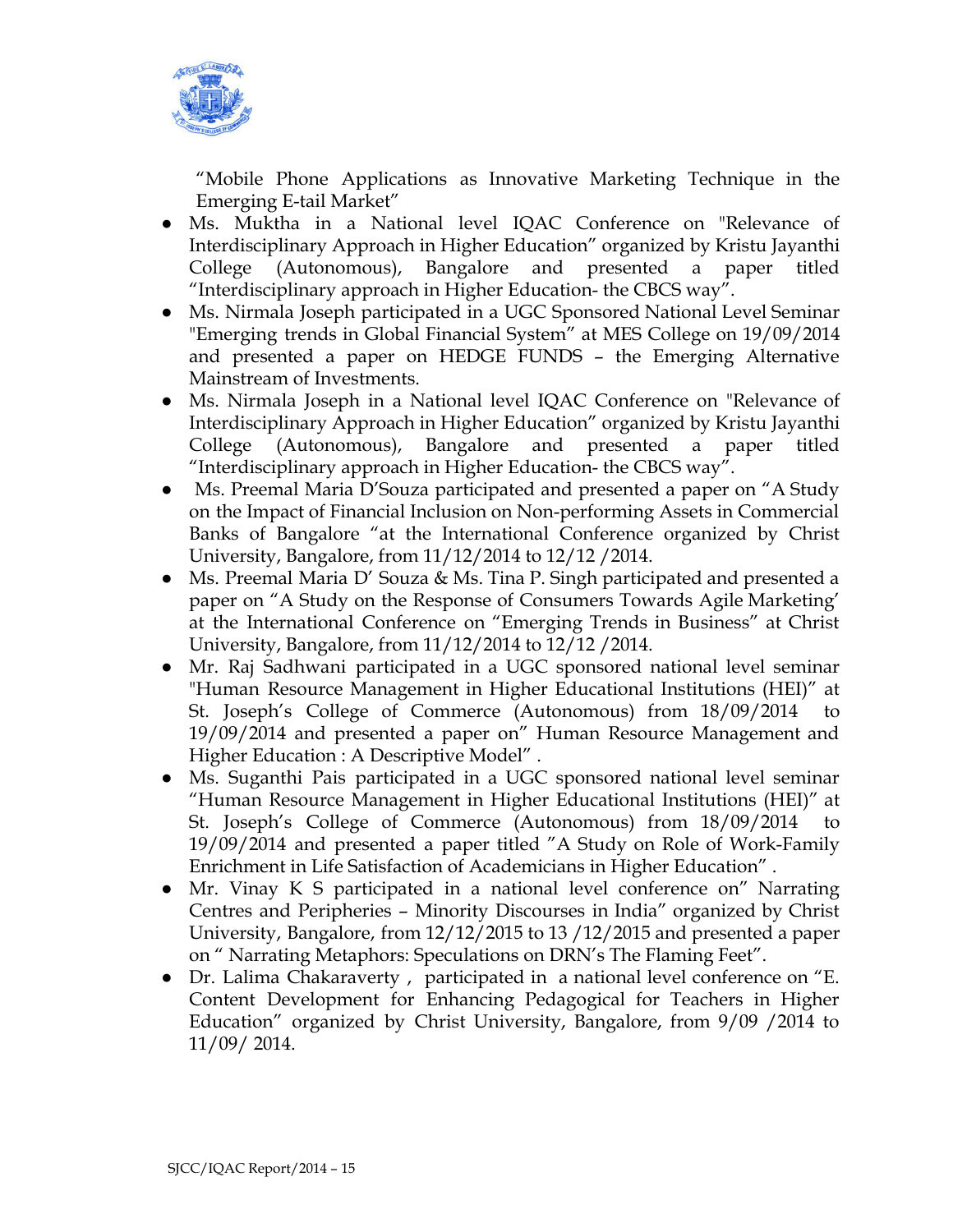

- Mr. Lava Kumar participated in a national conference on 'Media Challenges in the Age of Globalization and Digitization' organized by the Department of Communication, St. Joseph's College on 27/11 /2014 and 28/11/ 2014.
- Ms. Meera Varghese participated in a national level conference on "E. Content Development for Enhancing Pedagogical for Teachers in Higher Education" organized by Christ University, Bangalore, from 9th to 11th September , 2014.
- Ms. Nikhat Asrar participated in a ICHR Sponsored National conference on "Role of Tribals in the Cultural History of South India 10th to 19th Century A.D. at Jyothi Nivas College (Autonomous) on 25th and 26th November 2014.
- Ms. Veenu Joy participated in an International Conference on "Emerging Marketing Strategies and Practices in the Competitive Global Environment" organized by Loyola College, Chennai, on 17th February'2015.
- Ms Anitha Mary S. participated in a seminar on "Social Media Marketing" organized by CMR College, Banaswadi on 21st and 22nd March 2014.
- Ms Clara John participated in a seminar on "Social Media Marketing" organized by CMR College, Banaswadi on 21st and 22nd March 2014.
- Ms. Christina Aroojis participated in a seminar on "Introduction to Outreach Programme and Social Awareness" organized by St. Joseph's Business Administration, Bangalore on 5/07 / 2014.
- Ms Clara John participated in a seminar on "Social Media Marketing" organized by CMR College, Banaswadi on 21/03/2014 and 22/03/2014.
- Rev. Dr. Daniel Fernandes SJ, organized and participated in a State Level Seminar on "Excellence in Jesuit Higher Education, sponsored by Karnataka Jesuit Province Commission for Higher Education, at St. Joseph's College of Commerce (Autonomous) from 14/2/2015 to 15/ 2/ 2015 November, 2015.
- Rev. Dr. Daniel Fernandes SJ, participated in a two-day National Seminar on the 'Role of Religion in Promoting Peace and Harmony: Contribution of Christianity" at Christ University from 19/2/2015 to 20/2/ 2015.
- Ms. Gayatri Sasi Tampi attended a national level seminar on "E-Content Development for Enhancing Pedagogical Skills for Teachers in Higher Education: A Complete E-Content Production Experience" organized by Christ University Bangalore from 9/09/2014 to 11/09/ 2014.
- Dr. Lalima Chakaraverty participated in a national level seminar on "Narrating Centres and Peripheries: Minority Discourses in India", organized by Christ University, Bangalore, from 12/01/2015 to 13/01/ 2015.
- Ms. Nirmala Joseph participated in a UGC sponsored state level seminar on "An Overview of the Companies Act, 2013, at St. Joseph's College of Commerce (Autonomous) on 12/09/2014.
- Mr. Mithun D.J participated in a UGC Sponsored National Level Seminar "Human Resource Management in Higher Educational Institutions (HEI)" at St. Joseph's College of Commerce (Autonomous) from 18/09/2014 to 19/09/2014.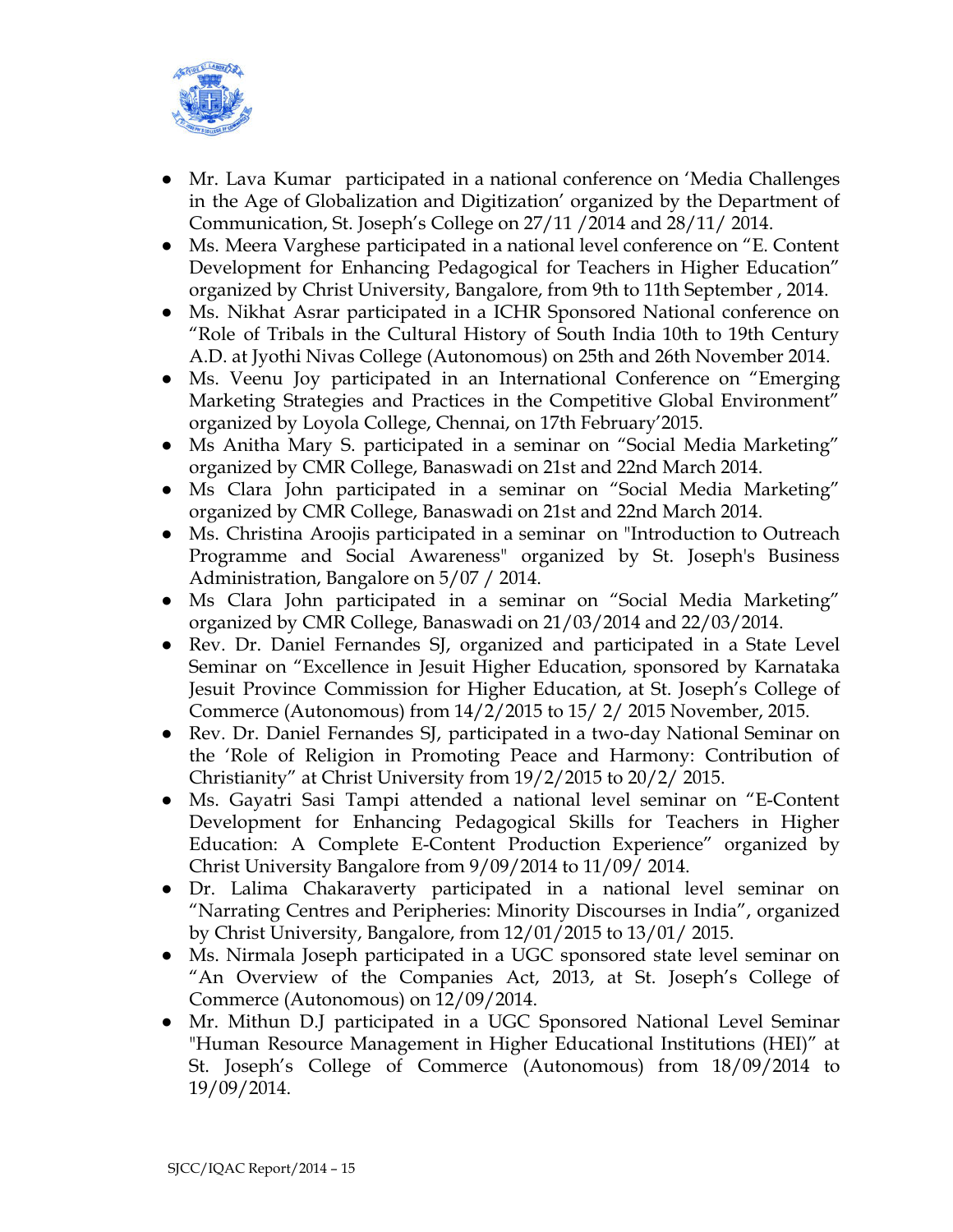

- Ms. Muktha participated in a national level seminar "Relevance of Interdisciplinary Approach in Higher Education" organized by the IQAC at Kristu Jayanthi College (Autonomous), Bangalore, from 22/01/2015 to 23/01/2015.
- Ms. Muktha participated in a UGC sponsored state level seminar on "An Overview of the Companies Act, 2013, at St. Joseph's College of Commerce (Autonomous) on 12th Sep'2014
- Ms. Muktha participated in a state level seminar on "Excellence in Jesuit Higher Education'' sponsored by Karnataka Jesuit Province Commission for Higher Education, at St. Joseph's College of Commerce (Autonomous) from 14/11/2014 to 15 /11 /2014.
- Ms. Muktha participated in a UGC sponsored national level seminar on "Human Resource Management in Higher Educational Institutions (HEI)" at St. Joseph's College of Commerce (Autonomous) from 18/09/ 2014 to 19/09 / 2014.
- Ms. Nirmala Joseph participated in a UGC sponsored national level seminar on, "Human resource management in higher educational institutions (HEI)" at St. Joseph's College of Commerce (Autonomous) on 18/09/ 2014.
- Ms. Nirmala Joseph participated in an international level seminar on" Risk Management in Commodity and Financial Markets', organized by Kristu Jayanthi College (Autonomous), Bangalore, from 25/ /09 /2014 to 26/09 /2014.
- Ms. Nirmala Joseph participated in a state level seminar on "Excellence in Jesuit Higher Education '' sponsored by Karnataka Jesuit Province Commission For Higher Education, at St. Joseph's College of Commerce (Autonomous) from 14/11 /2014 to 15/11 /2014.
- Ms. Nirmala Joseph participated in a national level seminar on "Relevance of Interdisciplinary Approach in Higher Education" organized by the IQAC at Kristu Jayanthi College (Autonomous), Bangalore, from 22/01/2015 to 23/01/2015.
- Ms. Poornima attended a national level seminar on "E-Content Development for Enhancing Pedagogical Skills for Teachers in Higher Education: A Complete E-Content Production Experience" organized by Christ University Bangalore from 9/09/2014 to 11/09/2014.
- Ms. Poornima participated in a UGC sponsored state level seminar on "An Overview of the Companies Act, 2013, at St. Joseph's College of Commerce (Autonomous) on 12/09/2014
- Ms. Poornima participated in a state level seminar on "Excellence in Jesuit Higher Education, sponsored by Karnataka Jesuit Province Commission for Higher Education, at St. Joseph's College of Commerce (Autonomous) from 14/11/2014 to 15/11/ 2014.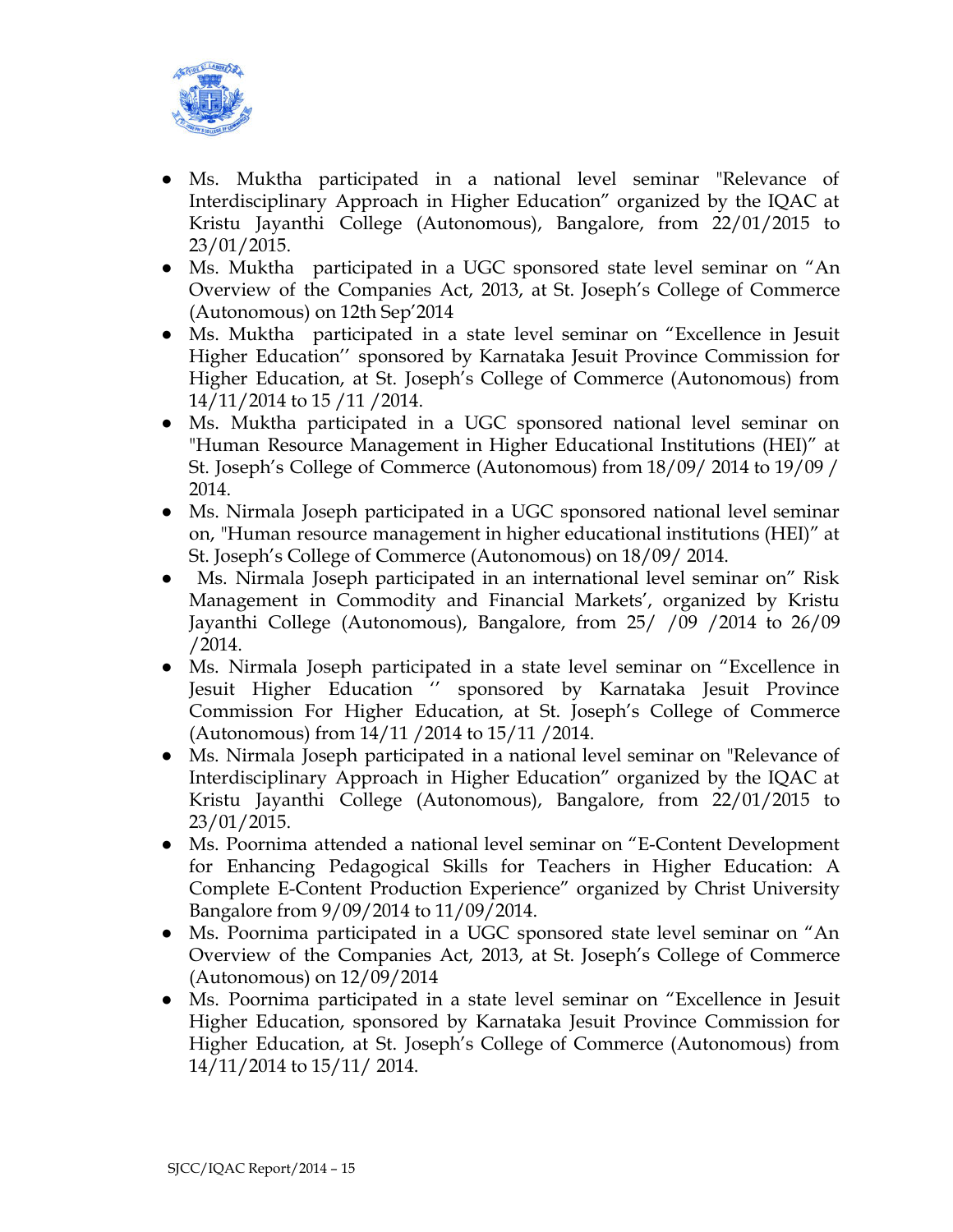

- Mr. Ravi Richard participated in a state level seminar on "Excellence in Jesuit Higher Education, sponsored by Karnataka Jesuit Province Commission for Higher Education, at St. Joseph's College of Commerce (Autonomous) from 14/11/2014 to 15/11/2014.
- Ms. Ravi Darshini attended a seminar on "Accounting for Managers" at RV Institute of Management Studies, Bangalore on 26/09/2014.
- Ms. Ravi Darshini participated in a UGC sponsored state level seminar on "An Overview of the Companies Act, 2013," at St. Joseph's College of Commerce (Autonomous) on 12/09/2014.
- Ms. Ravi Darshini participated in a state level seminar on "Excellence in Jesuit Higher Education, sponsored by Karnataka Jesuit Province Commission for Higher Education, at St. Joseph's College of Commerce (Autonomous) from 14/11/2014 to 15/11/ 2014.
- Ms. Ravi Darshini participated in a national level seminar on "Choice Based Credit System as an Approach to Skill Based Student Cantered Learning in Higher Education" at Mount Carmel College, Bangalore on 11/02/2015.
- Dr. D. Raja Jebasingh participated in a UGC sponsored national level seminar "Human Resource Management in Higher Educational Institutions (HEI)" at St. Joseph's College of Commerce (Autonomous) from 18/09/2014 to 19/09/2014.
- Dr. D. Raja Jebasingh participated in a state level seminar on "Excellence in Jesuit Higher Education, sponsored by Karnataka Jesuit Province Commission for Higher Education, at St. Joseph's College of Commerce (Autonomous) from 14/11/2014 to 15/11/2014.
- Mr. Raj Sadhwani participated in a state level seminar on "Excellence in Jesuit Higher Education, sponsored by Karnataka Jesuit Province Commission for Higher Education, at St. Joseph's College of Commerce (Autonomous) from 14/11/2014 to 15/11/2014.
- Mr. Raj Sadhwani participated in an Indian Council for Historical Research (ICHR) sponsored on "Role of Tribal's in the cultural history of South India 10th to 19th century A.D" at Jothi Nivas College (Autonomous) Bangalore, from 25th to 26th Nov 2014.
- Mr. Ramesh Babu participated in the national seminar on "New Paradigms of Academic Excellence" at Kristu Jayanti College in Bangalore in /05/ 2014.
- Mr. Ramesh Babu participated in the national seminar on "Excellence in Higher Education and Challenges in India" at T John Institute of Management Science in Bangalore in /12/ 2014.
- Ms. Rency Alex participated in the national seminar on 'Emerging Trends in Global Financial System" at M.E.S. College on19 /09/ 2014.
- Ms. Rency Alex participated in a state level seminar on "Excellence in Jesuit" Higher Education" sponsored by Karnataka Jesuit Province Commission for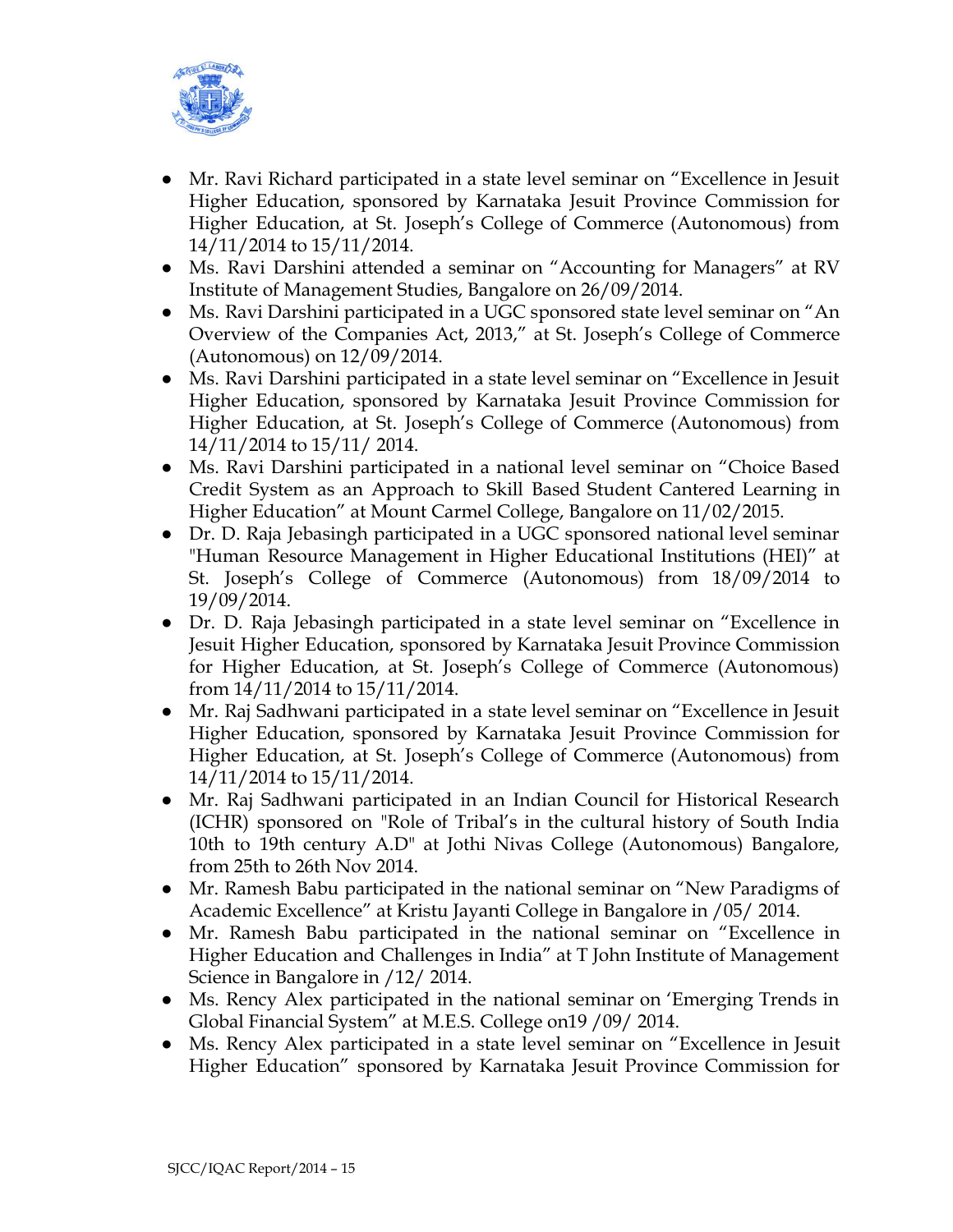

Higher Education, at St. Joseph's College of Commerce (Autonomous) from 14/11/2014 to 15/11/2014.

- Ms. Rency Alex participated in the national seminar on "Choice Based Credit" System as an Approach to Skill Based Student Cantered Learning in Higher Education" at Mount Carmel College, Bangalore on 11/02 /2015.
- Fr. Roshan Pereira SJ participated in a seminar on "Introduction to Outreach Programme and Social Awareness" organized by St. Joseph's College of Business Administration, Bangalore on 5/07/ 2014.
- Fr. Roshan Pereira SJ participated in a national level seminar on "Young Jesuits in Higher Education" organized by Loyola College , Chennai from 25/07/2014 to 27/07/2014.
- Fr. Roshan Pereira SJ participated in a state level seminar on "Excellence in Jesuit Higher Education, sponsored by Karnataka Jesuit Province Commission for Higher Education, at St. Joseph's College of Commerce (Autonomous) from14/11/2014 to 15/11/2014.
- Dr. Sheela AM participated in a UGC sponsored national level seminar "Human Resource Management in Higher Educational Institutions (HEI)" at St. Joseph's College of Commerce (Autonomous) from18/09/2014 to 19/09/2014.
- Dr. Sheela A.M participated in a UGC sponsored national level seminar "Human Resource Management in Higher Educational Institutions (HEI)" at St. Joseph's College of Commerce (Autonomous) from 18/09/2014 to 19/09/2014.
- Dr. Shubhra Rahul participated in a national level seminar on "Operations" Management Techniques" organized by St. Joseph's College of Business Administration, Bangalore, on 12/02/2015.
- Ms. Theresa Rathi Rani participated and presented a paper on 'Impact of Recession on the Luxury Goods Market in India' in UGC sponsored National Conference "Emerging Trends & Challenges in Management" in Jodhpur on 27th & 28th Feb. 2015
- Ms. Tina P. Singh participated in a UGC sponsored national level seminar "Human resource management in higher educational institutions (HEI)" at St. Joseph's College of Commerce (Autonomous) from 18/09 /2014 to19/09/2014.
- Ms. Tina P. Singh participated in an international level seminar on" Risk Management in Commodity and Financial Markets', organized by Kristu Jayanthi College (Autonomous), Bangalore, from 25/09 /2014 to 26/09 /2014.
- Ms. Tina P. Singh participated in a state level seminar on "Excellence in Jesuit Higher Education, sponsored by Karnataka Jesuit Province Commission for Higher Education, at St. Joseph's College of Commerce (Autonomous) from 14/11 /2014 to 15/11 / 2014.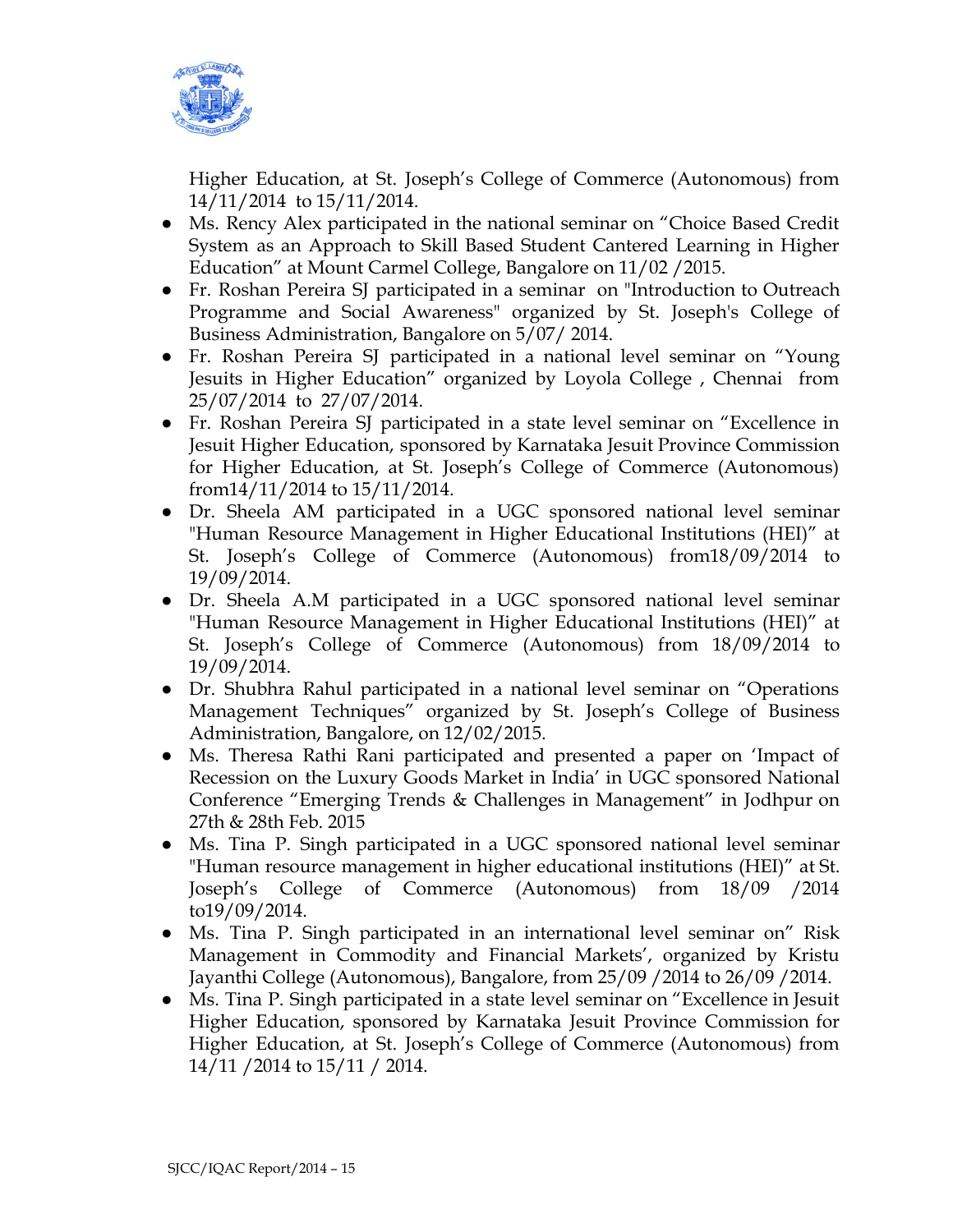

- Dr. Himachalapathy participated in a state level FDP on "Research Methodology" conducted by Sindhi College, Hebbel, on 14/02 / 2015.
- Mr. Lava Kumar participated in a state level Katha Kammata-2014 organized by Besagarahalli Ramanna Trust in Kuppalli. Shimoga from 7/11 /2014 to 9/11 /2014.
- Mr. Raj Sadhwani participated in an Indian Council for Historical Research (ICHR) sponsored symposium on "Role of Tribals in the Cultural History of South India 10th to 19th century A.D" at Jyothi Nivas College (Autonomous) Bangalore , from 25/11/2014 to 26/11 / 2014
- Ms. Theresa Rathi Rani attended a national level FDP on CIMA Professional Curriculum in Bangalore sponsored by CIMA, Mumbai, India from 9 /01 /2015 to 11/01 /2015...
- Ms. Rugsana Anjum attended a national level FDP on CIMA Professional Curriculum in Bangalore sponsored by CIMA, Mumbai, India on 9 /01 /2015  $\& 11/01 / 2015.$
- Dr. Shubhra Rahul participated in a state level FDP on "Research Methodology" conducted by Sindhi College, Hebbal, on 14/02 / 2015.
- Ms Anitha Mary. S attended S.A.P. workshop on "Introduction to SAP" organized by St. Joseph's College of Commerce (Autonomous) from 22 /05 /2014 to 24 /05 / 2014.
- Mr. Augustin Amaladas participated in a one day workshop on "IFRS" conducted by ISDC in association with Bangalore University at St. Joseph's College of Commerce (Autonomous) on 12/04 / 2014.
- Ms. Christina Aroojis attended S.A.P. workshop on "Introduction to SAP" organized by St. Joseph's College of Commerce (Autonomous) from 22 /05 /2014 to 24 /05 / 2014.
- Ms .Clara John attended S.A.P. workshop on "Introduction to SAP" organized by St. Joseph's College of Commerce (Autonomous) from 22 /05 /2014 to 24 /05 / 2014.
- Dr. Himachalapathy attended a national level Workshop on Applied Econometrics in Business and Finance organized by Xavier Institute of Management and Entrepreneurship, Bangalore on 23/01 /2015 to 24 /01 / 2015.
- Mr. Kumeresan attended S.A.P. workshop on "Introduction to SAP" organized by St. Joseph's College of Commerce (Autonomous) from 22/05/2014 to 24 /05 /2014.
- Mr. Mithun D J attended a DATA ANALYSIS USING SPSS A NATIONAL Level WORKSHOP organized by St. Joseph's College of Commerce (Autonomous) in /08/ 2014
- Ms. Poornima participated in a one day workshop on "IFRS" conducted by ISDC in association with Bangalore University at St. Joseph's College of Commerce (Autonomous) on 12 April 2014.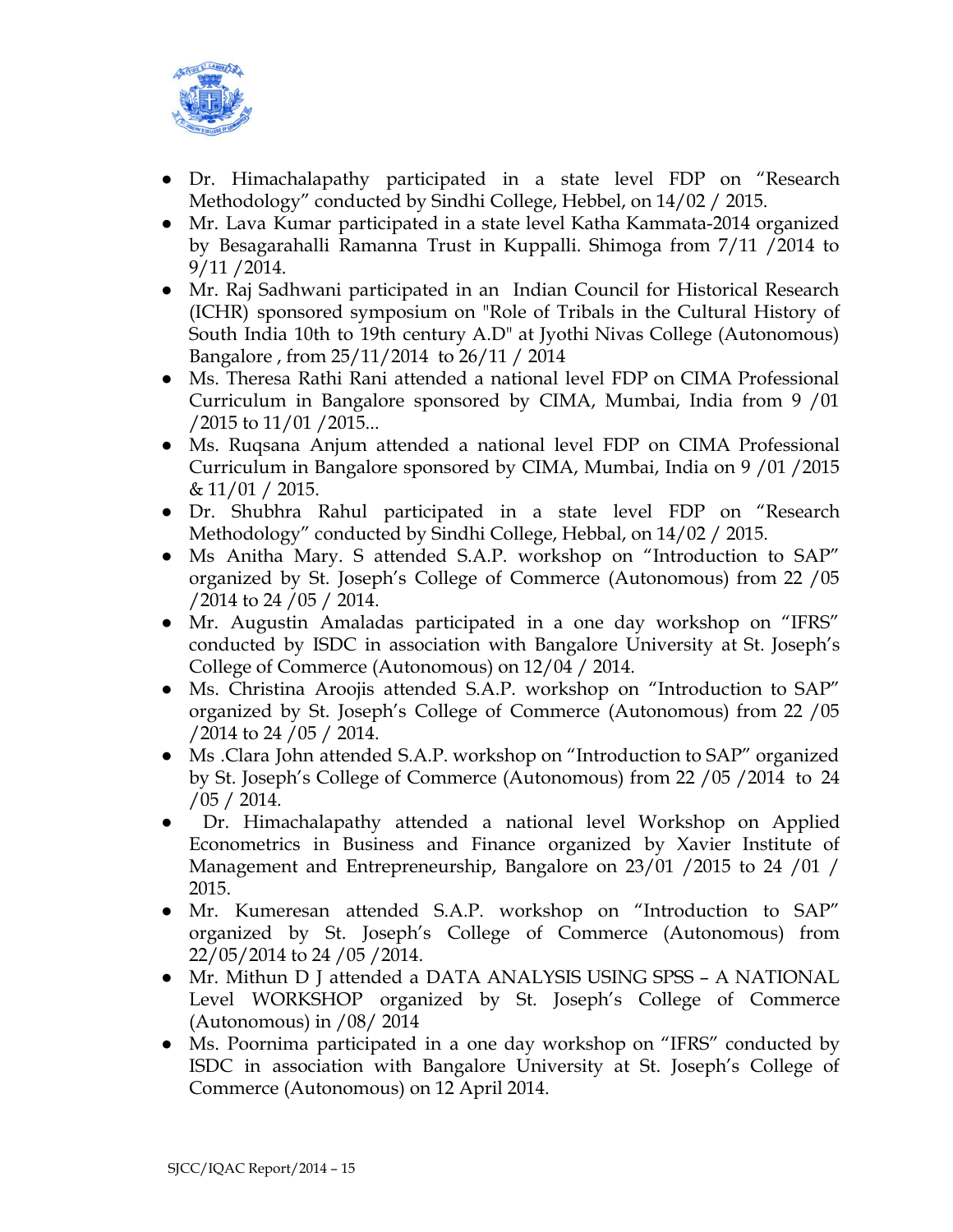

- Ms. Poornima V has participated a National Level Workshop on "Instructional Design, Multimedia and e-resources in Higher Education" at Christ University, Bangalore ,from 29 Sep 2014 to 1 Oct ' 2014.
- Ms. Preemal Maria D' Souza attended S.A.P. workshop on "Introduction to SAP" organized by St. Joseph's College of Commerce (Autonomous) from 22-24 /05/ 2014
- Prof. Ravi RA participated in a one day workshop on "IFRS" conducted by ISDC in association with Bangalore University at St. Joseph's College of Commerce (Autonomous) on 12 April 2014.
- Prof. Ravi RA participated in a national Level Workshop on 'Skill Development" organized by National Skill Development Council, GOI, Bangalore, on 20/12/2014.
- Mr. Ramesh Babu attended S.A.P. workshop on "Introduction to SAP" organized by St. Joseph's College of Commerce (Autonomous) from 22-24 /05/ 2014
- Ms Tasmiya Hussni & Ms. Komal participated in a nation level workshop on "Personal Effectiveness" organized by St. Joseph's College of Business Administration, Bangalore 20 /09/2014.

### **Details of faculty as empanelled members of external bodies/Institution where they represented the College.**

- Rev. Dr. Daniel Fernandes, SJ, was a member of the Member of the NAAC Peer team to assess the following colleges
	- a. Sikh National College, Charan Kanwal, Banga, Punjab
	- b. Multani Mal Modi College, Patiala, Punjab.
- Dr. Lily Nirmal David was empanelled as external Academic expert member of Board of Studies at Christ University and was a member of the NAAC Peer team to assess the following colleges
	- a. Gobi Arts & Science College (Autonomous), Karattadipalayam, Gobichettipalayam, Erode, Tamil Nadu
	- b. Sacred Heart Degree College, Bizwar Road, Naipalapur, Sitapur, Uttar Pradesh.
- Dr. D Raja Jebasingh acted as external examiner (Indian) for evaluation of Ph.D. Thesis for Bharthidasan University, Trichy, TamilNadu and was Selected Member Editorial Board, KASC Journal of Social Science, ISSN 2394-482X, Bi- Annual Journal Published By Kongu Arts and Science College, Erode, Tamil Nadu.

#### **Details of Staff participation in Institutional Conferences, seminars, workshops and symposium organized by the College internally.**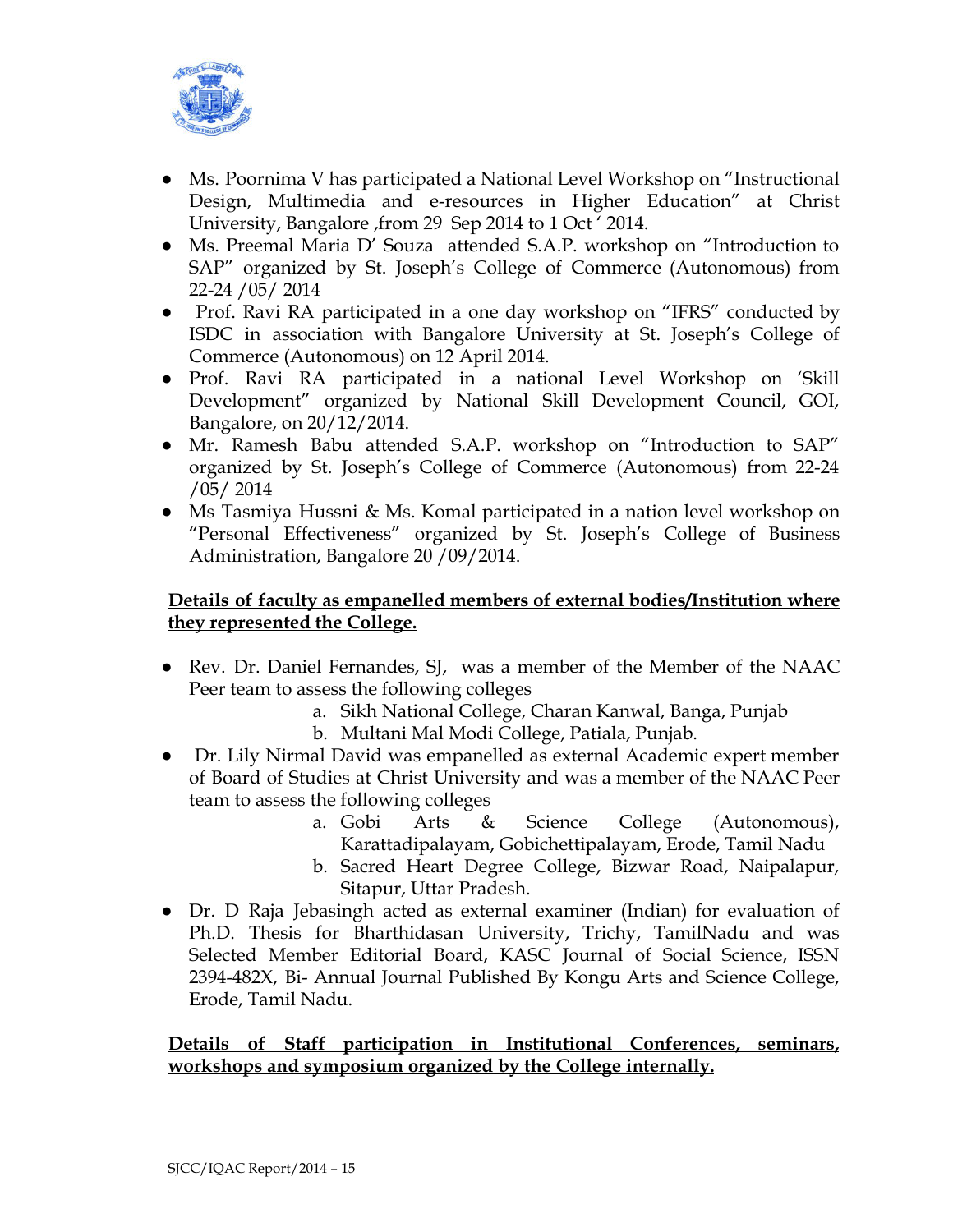

- A workshop 'Journeying with Students' was organized on 2 August 2014. The workshop was organised to inform the teaching faculty of the relevance and importance of counselling services for students and staff. Ms. Sandhya Rasquinha, a PhD scholar from Leeds University, U. K, and a former counsellor at SJCC, was the resource person for the workshop.
- A staff enrichment programme was organised on the topic "Fundamentals of SPSS" (Statistical Package for Social Science) and Effective Mobilization of online library resources on 4 August 2014.
- On 5 August 2014, a faculty seminar was organized on 'Exam Oriented Approach', to infuse a better understanding amongst the faculty members about paper setting and evaluation. The seminar highlighted on the different aspects and modes of bettering the evaluation and assessment process for students.
- Faculty development efforts to enhance campus internationalization and exposing faculty to such international experience is considered as an essential element of internationalization efforts of SJCC's International Desk. Faculty members Ms. Tasmiya Hussni and Ms. Rathi David interacted and welcomed the students from Swansea University under the student exchange program of the SWANSEA University in their arrival at the Institution on 18August, 2014.
- On the 22nd of September, 2014, the IQAC organized a one day workshop on the Choice Based Credit System (CBCS). The session was conducted by Dr. Jose Jesudorai from Loyola College, Chennai. Dr. Jose Jesudorai ,a professor of Physics and the former Vice Principal of Loyola College.
- A city level seminar was organised on "International Financial Reporting Standards" in collaboration with Bangalore University and International Skill Development Corporation (ISDC). The impact of different accounting standards in the books of companies across various countries were highlighted, discussed and the need for adoption of these standards were explained. The resource persons gave many life examples of the companies to substantiate his views. All the faculty members attended this seminar.
- A Staff Enrichment Programme –'Engaging While Learning and Learning While Doing' was held on 21 January 2015 as an initiative to strengthen staff member's involvement in the Outreach Program commenced by the Jesuit Institutions.
- National Seminar on "HRM Practices in Higher Educational Institutions" on 18 and 19 September 2014. The seminar served a forum for academicians, entrepreneurs and researchers to share their views on HRM practices in Higher Educational Institutions. Dr. Ignacimuthu, Director of the Entomology Research Institute of Loyola College, Chennai spoke about the existing challenges of HRM and important HR strategies, which was followed by other technical sessions. Researchers representing Colleges across the country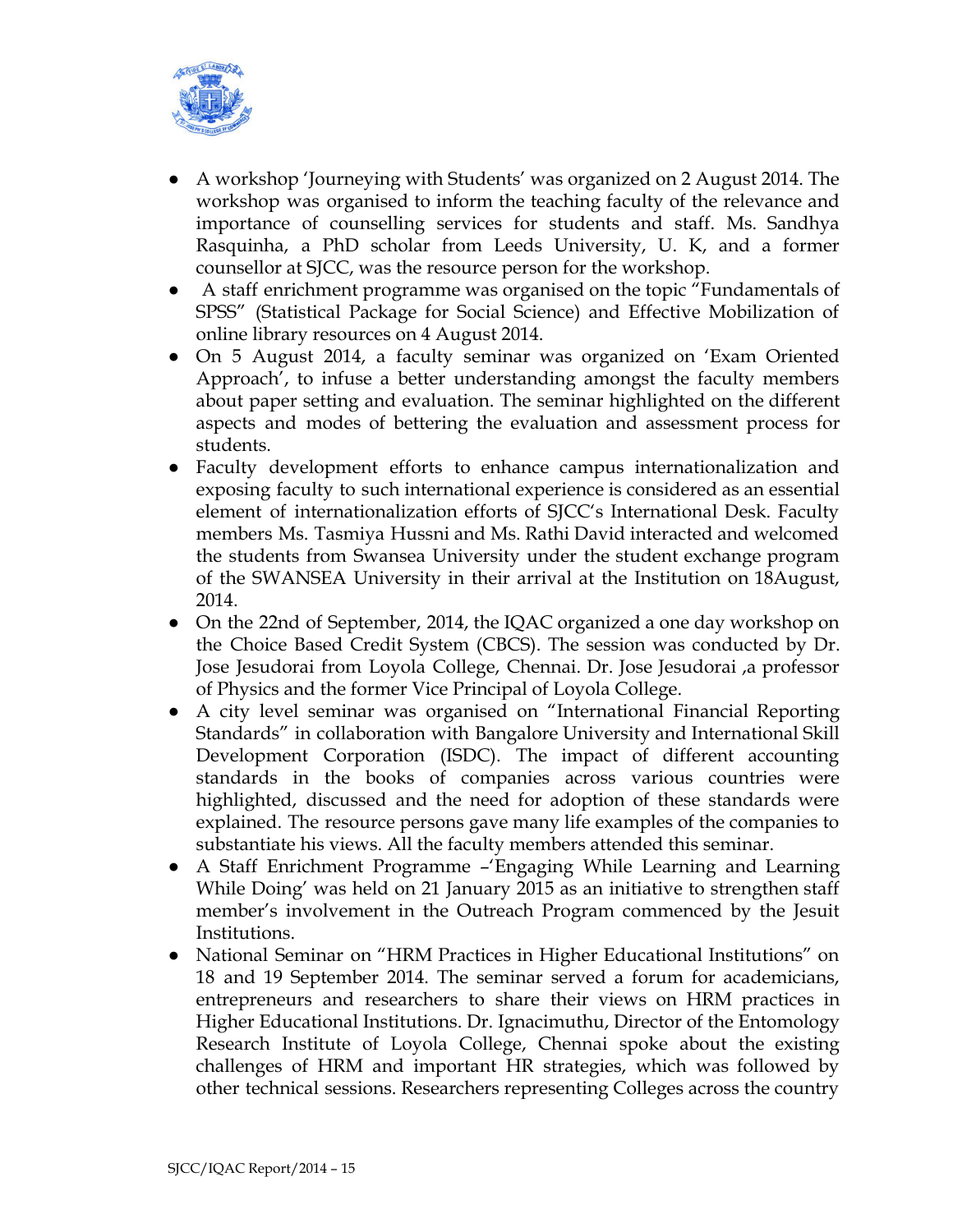

presented their research papers on different themes such as HRM, TQM, and Teacher training and so on. This was followed by a panel discussion with panelists from different fields who spoke about whether higher educational institutions could implement HR practices of the industry. The seminar concluded with the valedictory address delivered by Rev. Dr. S. Peter S.J, Director SJCBA.

- National Seminar on "Management Education-- Creating effective business leaders and Management thinkers" on 11 September 2014. The key- note address was delivered by Prof. Bholnath Dutta, founder of MTC Global on the topic "Emerging Trends in Management Education" followed by a talk on the theme "Applying Management Techniques to Non- traditional areas of Business Management" by Mr. Joseph Wesley, Senior manager at World Vision. The panel discussion was held on the topic "Gender Management – Issues and Challenges" and the session was moderated by Dr. Rajaram, HOD (English Department).
- National Seminar on "An Overview of the Companies Act 2013" on 12 September 2014. CA. K. Gururaj Acharya delivered the key note address while the second session was preceded by Mr.Amithraj who dealt on the topic "Raising Capital". The third session was presided over by Mr. Srinivasamurthy who spoke on "Audit and Auditors" and the NFRA (National Financial Reporting Authority). The panel discussion of the seminar was conducted by Ms.Asmitha and Mr.Pramod who discussed on the role of independent directors followed by Ms.Bhavani who spoke about the importance of key managerial personnel.

#### **Talks was also organized in the Institution which was attended by all the faculty staff members including students.**

- TEDx, an independent not for profit foundation that highlights people, initiatives and institutions through a global set of conferences visited the College on 25 June 2014. The event, based on the theme of social entrepreneurship sparked interactive, meaningful exchanges and was well received by all the staff members
- CSA club teacher in charge along with the students conducted a workshop on 'Human Trafficking: Break the Bonds of Modern Slavery' on 20 and 21 February 2015.
- The Women's cell of SJCC organized a seminar on self-defense for the women members of the college including the girl students of the college. The event was conducted by 'WOW' on the 17 of December 2014.
- Ms. Vyoma, the faculty counsellor conducted a workshop for I year MIB students on 16 December 2014.